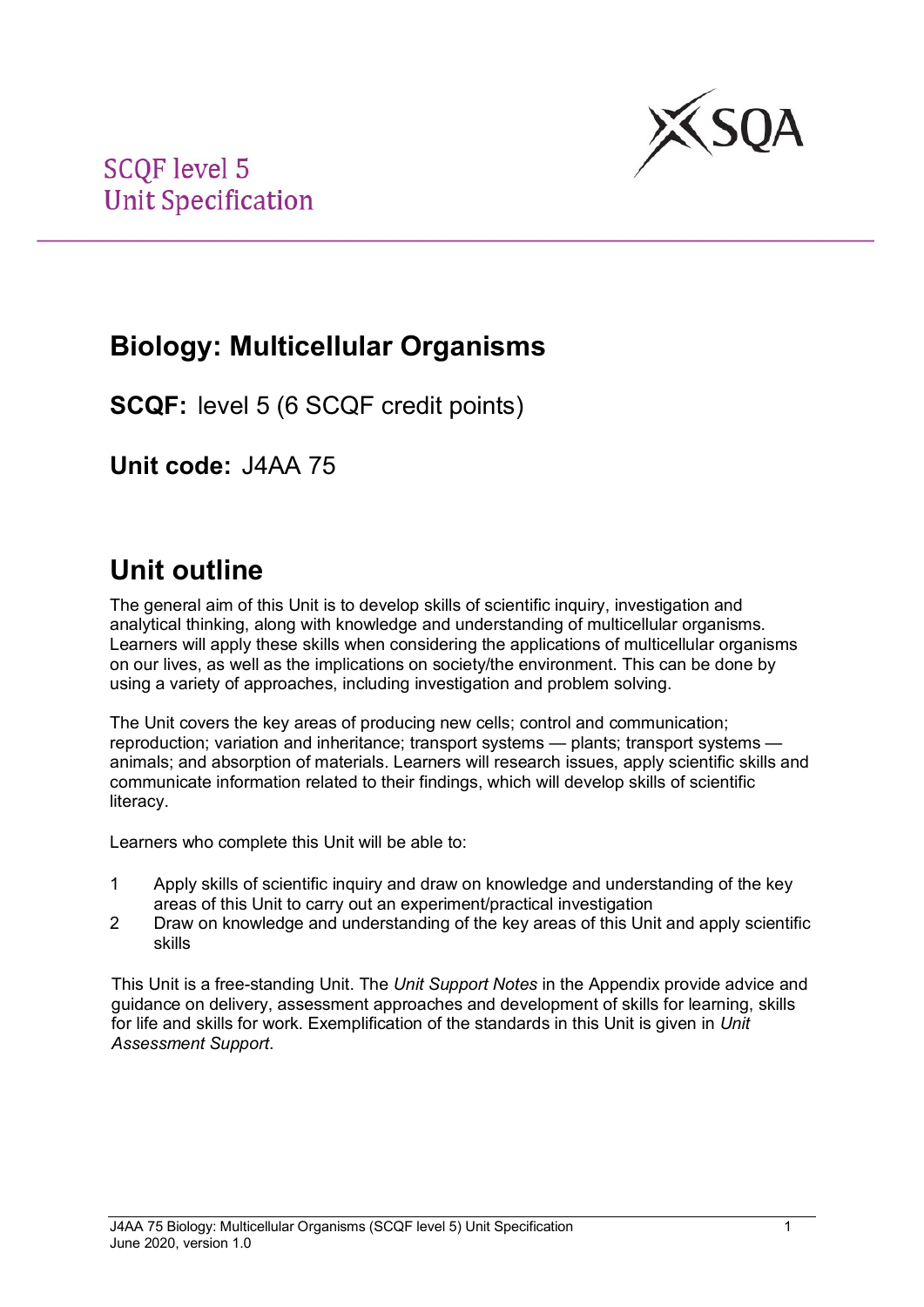### **Recommended entry**

Entry to this Unit is at the discretion of the centre. However, learners would normally be expected to have attained the skills, knowledge and understanding required by one or more of the following or equivalent qualifications and/or experience:

♦ National 4 Biology Course or relevant component Units

### **Equality and inclusion**

This Unit Specification has been designed to ensure that there are no unnecessary barriers to learning or assessment. The individual needs of learners should be taken into account when planning learning experiences, selecting assessment methods or considering alternative evidence. For further information, please refer to the Appendix: *Unit Support Notes.*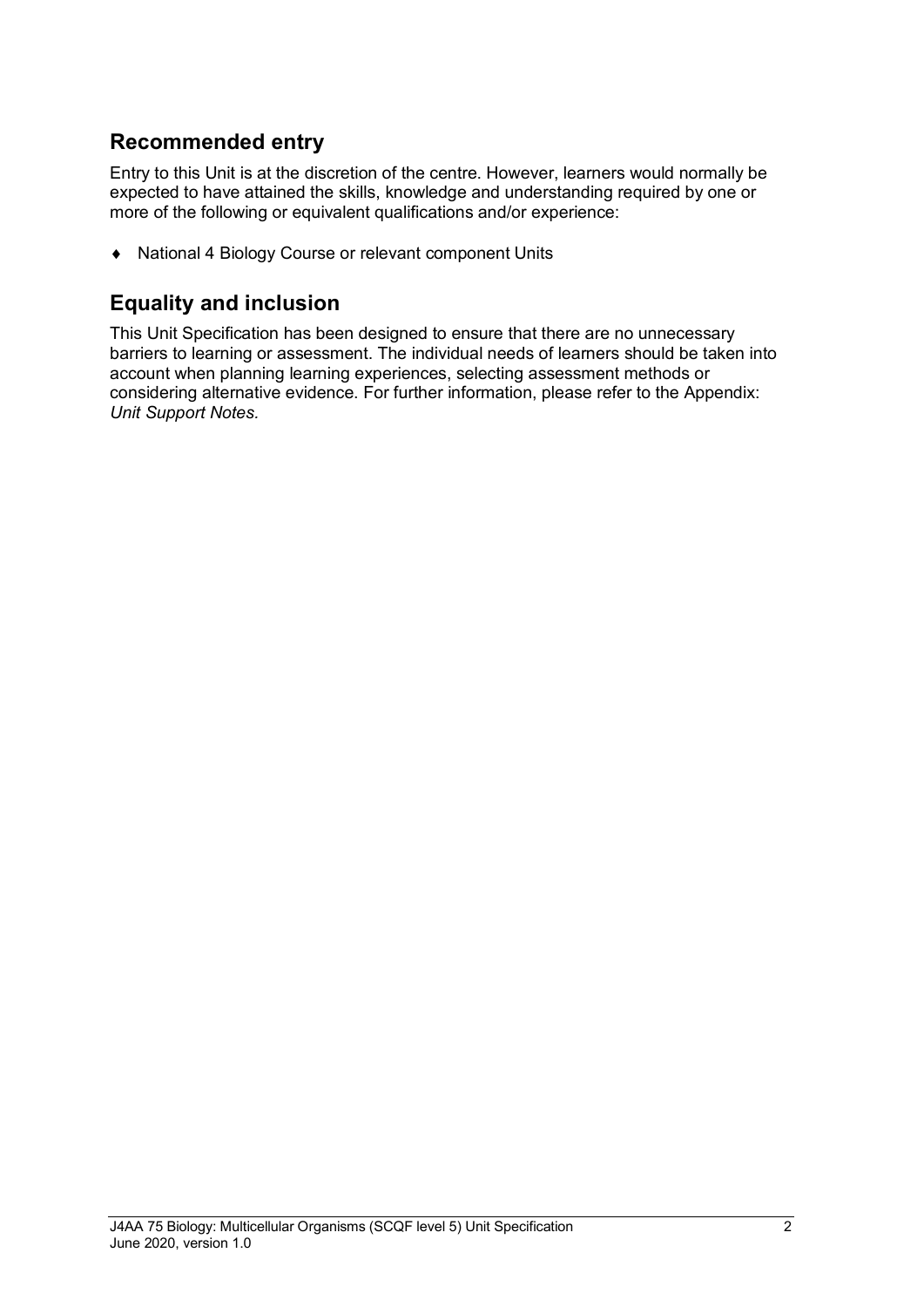# **Standards Outcomes and Assessment Standards Outcome 1**

The learner will:

- **1 Apply skills of scientific inquiry and draw on knowledge and understanding of the key areas of this Unit to carry out an experiment/practical investigation by:**
- 1.1 Planning an experiment/practical investigation
- 1.2 Following procedures safely
- 1.3 Making and recording observations/measurements correctly
- 1.4 Presenting results in an appropriate format
- 1.5 Drawing valid conclusions
- 1.6 Evaluating experimental procedures

### **Outcome 2**

The learner will:

- **2 Draw on knowledge and understanding of the key areas of this Unit and apply scientific skills by:**
- 2.1 Making accurate statements
- 2.2 Solving problems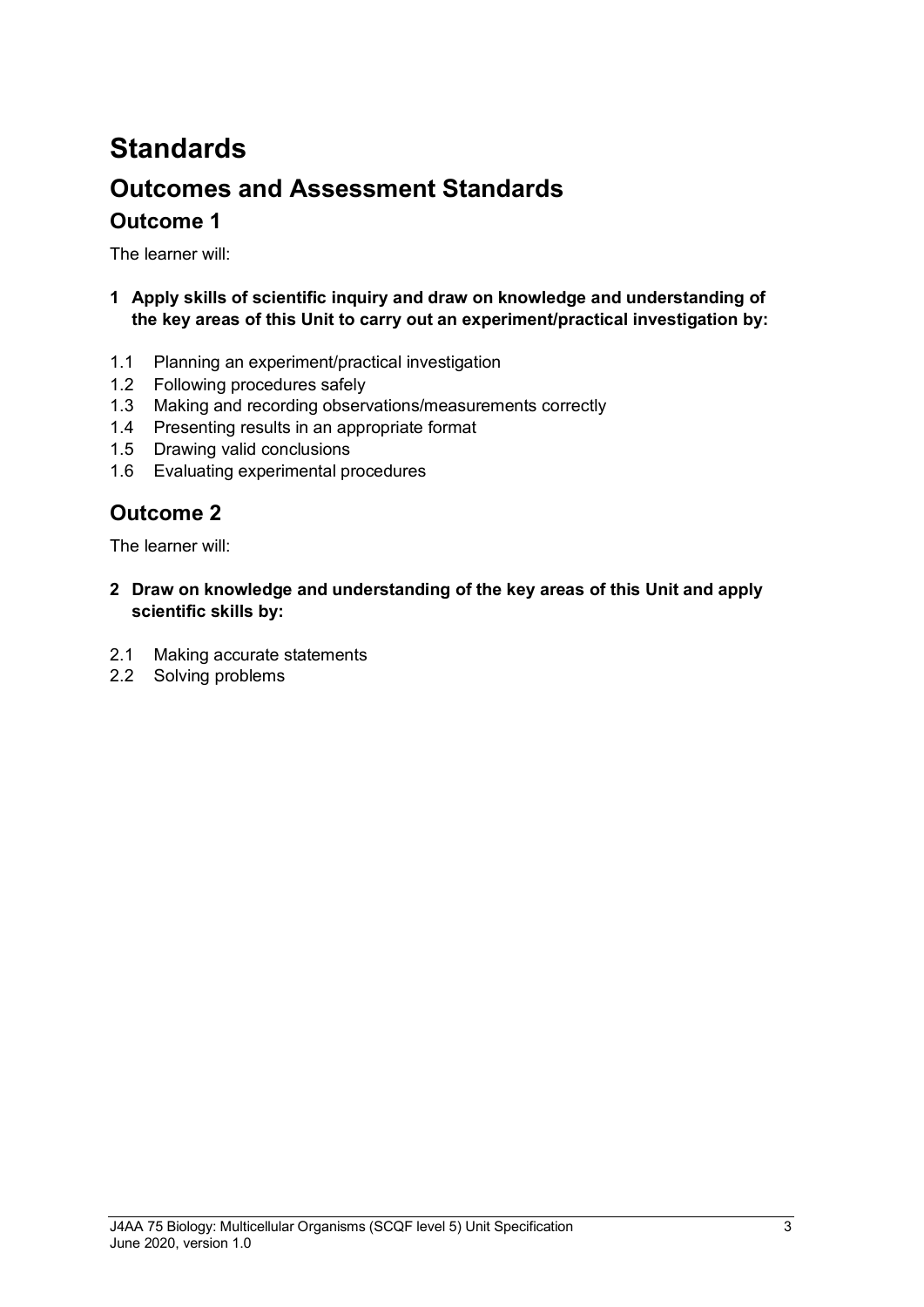### **Evidence Requirements for the Unit**

Assessors should use their professional judgement, subject knowledge and experience, and understanding of their learners, to determine the most appropriate ways to generate evidence and the conditions and contexts in which they are used.

The key areas covered in this Unit are producing new cells; control and communication; reproduction; variation and inheritance; transport systems — plants; transport systems animals; and absorption of materials.

The following table describes the evidence for the Assessment Standards. Exemplification of assessment is provided in *Unit Assessment Support*.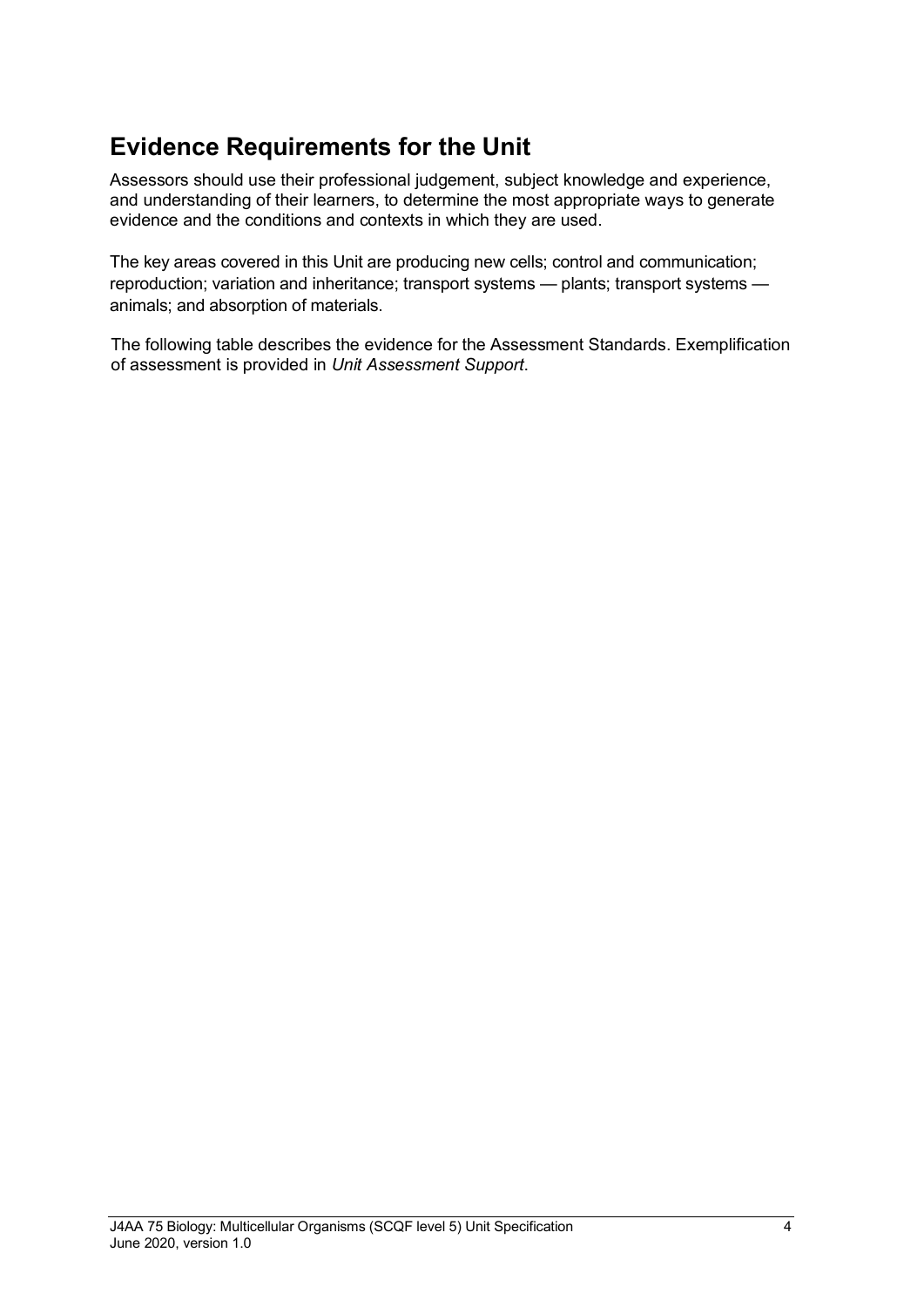| <b>Assessment Standard</b>                                     | <b>Evidence required</b>                                                                                                                                                                                                                                                                                                                                 |  |
|----------------------------------------------------------------|----------------------------------------------------------------------------------------------------------------------------------------------------------------------------------------------------------------------------------------------------------------------------------------------------------------------------------------------------------|--|
| Planning an experiment/practical<br>investigation              | The plan must include:<br>an aim<br>a dependent and independent variable<br>key variables to be kept constant<br>measurements/observations to be made<br>the resources<br>the method, including safety considerations                                                                                                                                    |  |
| Following procedures safely                                    | The learner must be seen to follow procedures safely.                                                                                                                                                                                                                                                                                                    |  |
| Making and recording<br>observations/measurements<br>correctly | The raw data must be collated in a relevant format, for<br>example a table.                                                                                                                                                                                                                                                                              |  |
| Presenting results in an<br>appropriate format                 | One format from: bar graph or line graph.                                                                                                                                                                                                                                                                                                                |  |
| Drawing a valid conclusion                                     | This must include reference to the aim and be<br>supported by the results.                                                                                                                                                                                                                                                                               |  |
| Evaluating experimental<br>procedures                          | Provide one evaluative statement about the procedures<br>used.<br>٥r<br>Suggest an improvement for the experiment.<br>Appropriate justification must also be provided,<br>whichever option is chosen.                                                                                                                                                    |  |
| Making accurate statements and<br>solving problems             | Achieve at least 50% of the total marks available in a<br>holistic assessment.<br>A holistic assessment must include:                                                                                                                                                                                                                                    |  |
|                                                                | an appropriate number of opportunities to make<br>accurate statements for each key area of the Unit<br>at least one opportunity to demonstrate each of the<br>following problem-solving skills:<br>- make generalisations/predictions<br>- select information<br>- process information, including calculations, as<br>appropriate<br>analyse information |  |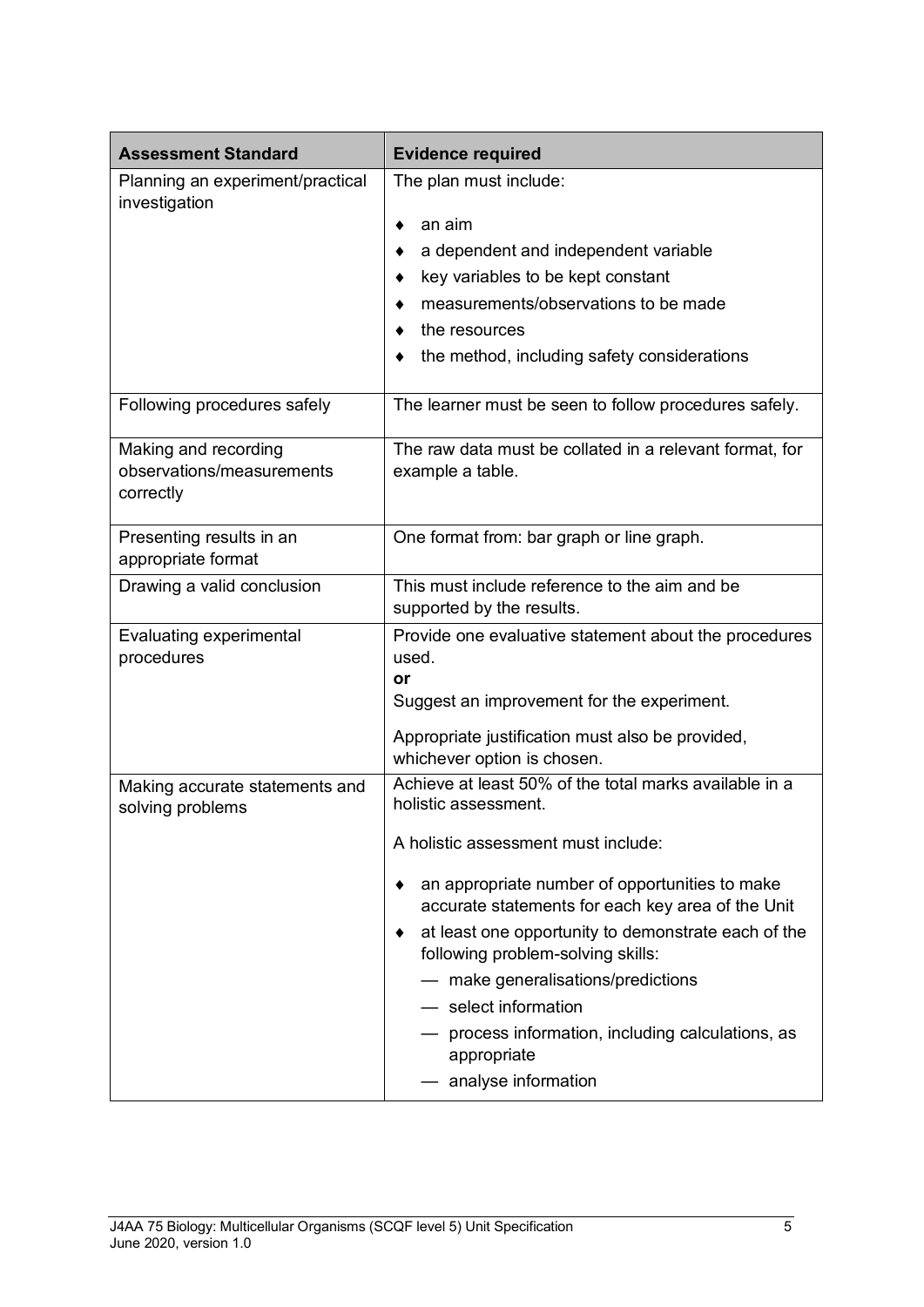### **Assessment Standard thresholds**

#### **Outcome 1**

Learners are not required to show full mastery of the Assessment Standards to achieve Outcome 1. Instead, five out of the six Assessment Standards for Outcome 1 must be met to achieve a pass. Learners must be given the opportunity to meet all Assessment Standards.

#### **Outcome 2**

Learners are assessed using a holistic assessment that assesses Assessment Standards 2.1 and 2.2. To gain a pass for Outcome 2, learners must achieve 50% or more of the total marks available in the assessment.

### **Transfer of evidence**

Evidence for the achievement of Outcome 1 for this Unit can be used as evidence for the achievement of Outcome 1 in the SCQF level 5 Units: Cell Biology (J4A9 75) and Biology: Life on Earth (J4AC 75).

Evidence for the achievement of Outcome 2 for this Unit is **not** transferable between the SCQF level 5 Units: Cell Biology (J4A9 75) and Biology: Life on Earth (J4AC 75).

#### **Re-assessment**

SQA's guidance on re-assessment is that there should only be one or, in exceptional circumstances, two re-assessment opportunities. Re-assessment must be carried out under the same conditions as the original assessment.

#### **Outcome 1**

Learners can re-draft their original Outcome 1 report or carry out a new experiment/practical investigation.

#### **Outcome 2**

Learners must have a full re-assessment opportunity, ie a holistic assessment. To achieve Outcome 2, learners must achieve 50% of the total marks available in the re-assessment.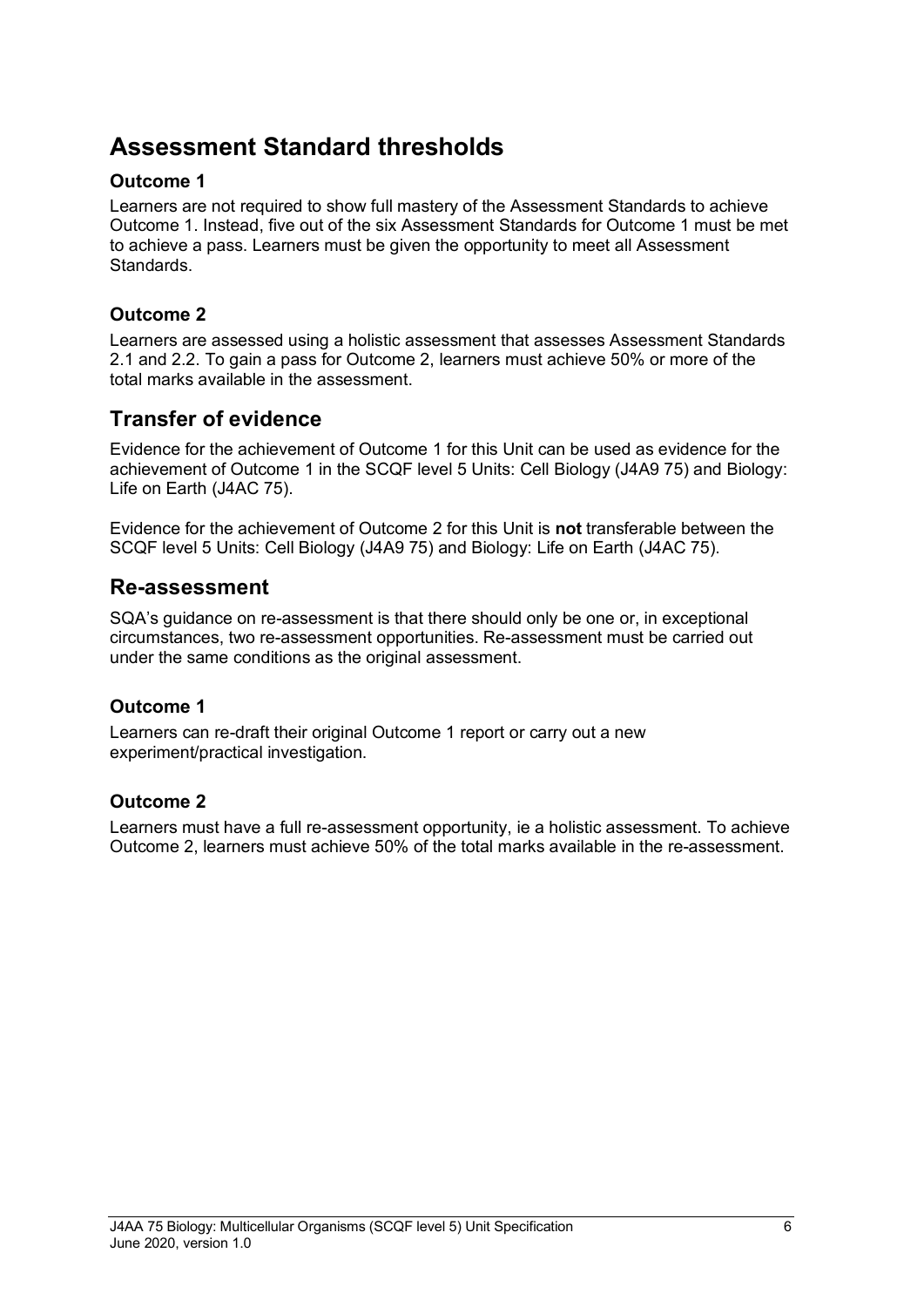# **Development of skills for learning, skills for life and skills for work**

It is expected that learners will develop broad, generic skills through this Unit. The skills that learners will be expected to improve on and develop through the Unit are based on SQA's *Skills Framework: Skills for Learning, Skills for Life and Skills for Work and drawn* from the main skills areas listed below. These must be built into the Unit where there are appropriate opportunities.

#### **2 Numeracy**

- 2.1 Number processes
- 2.2 Money, time and measurement
- 2.3 Information handling

#### **5 Thinking skills**

- 5.3 Applying
- 5.4 Analysing and evaluating

Amplification of these is given in SQA's *Skills Framework: Skills for Learning, Skills for Life and Skills for Work.* The level of these skills should be at the same SCQF level of the Unit and be consistent with the SCQF level descriptor. Further information on building in skills for learning, skills for life and skills for work is given in the Appendix: *Unit Support Notes.*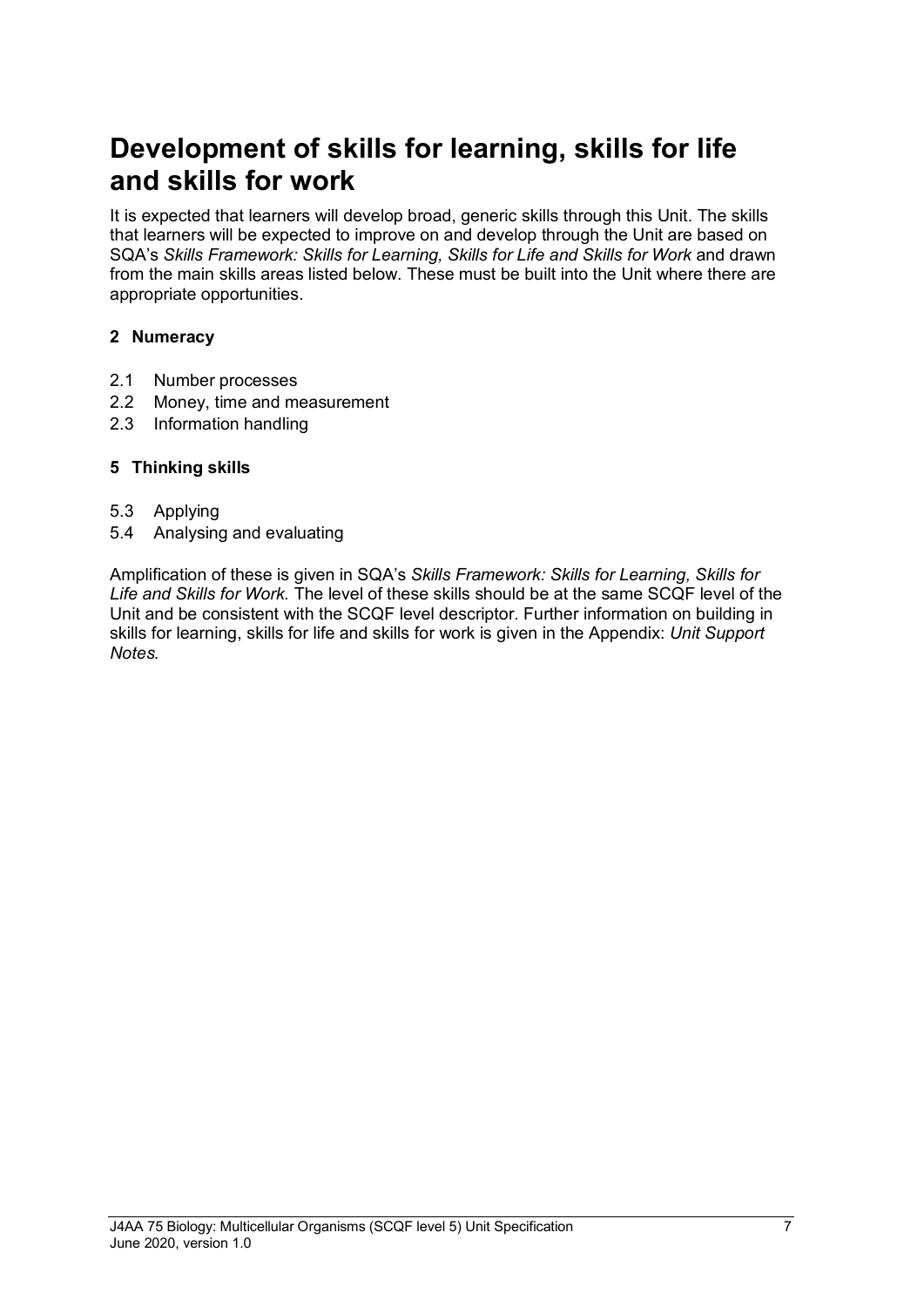# **Appendix: Unit Support Notes**

### **Introduction**

These support notes are not mandatory. They provide advice and guidance on approaches to delivering and assessing this Unit. They are intended for teachers and lecturers who are delivering this Unit. They should be read in conjunction with:

♦ *Unit Assessment Support* 

## **Developing skills, knowledge and understanding**

Teachers and lecturers are free to select the skills, knowledge, understanding and contexts that are most appropriate for delivery in their centres.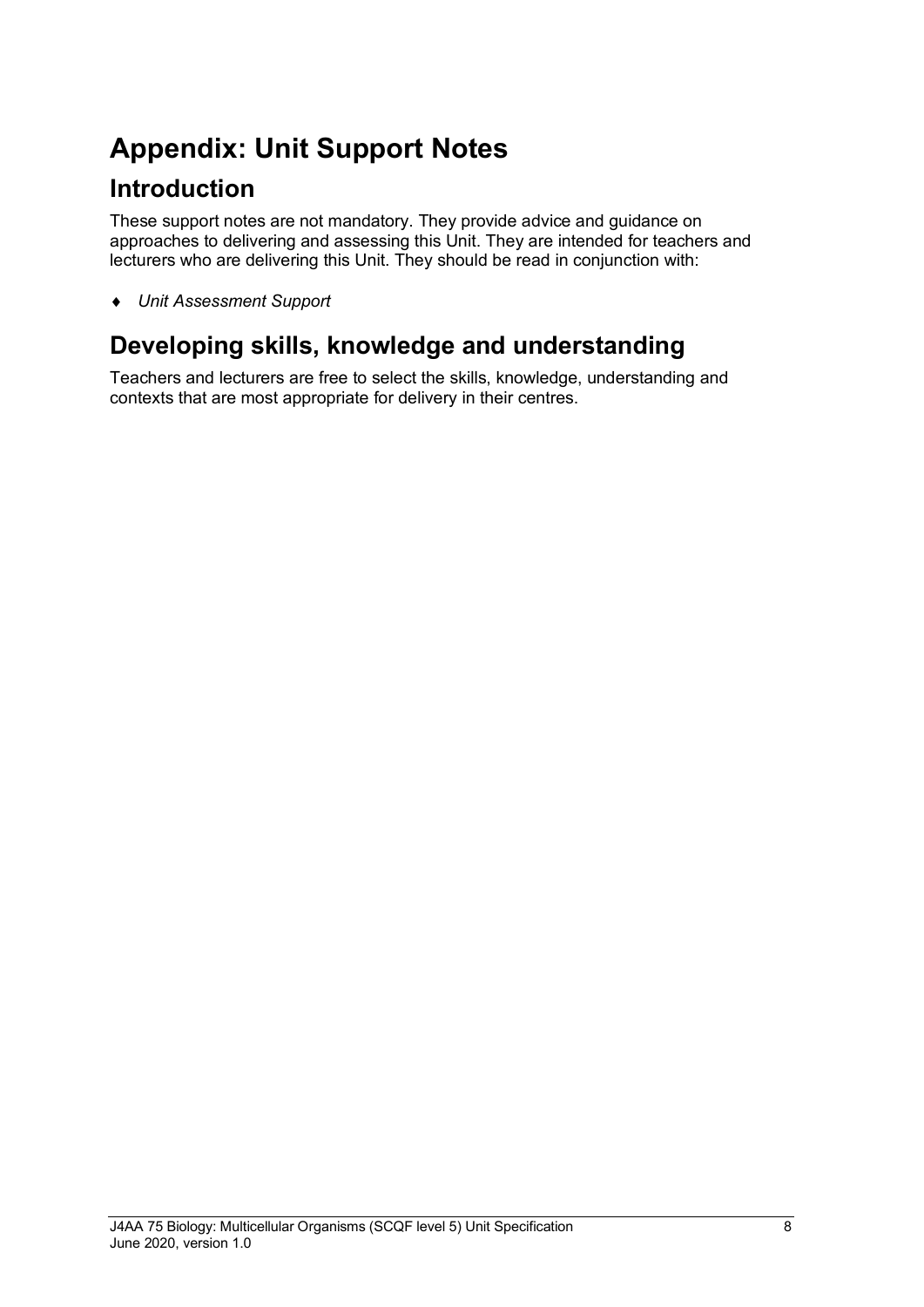# **Approaches to learning and teaching**

| <b>Key areas</b>                                                                                                                                                                                               | Depth of knowledge required                                                                                                                                                                                                           | <b>Suggested learning activities</b>                                                                                                                      |  |  |
|----------------------------------------------------------------------------------------------------------------------------------------------------------------------------------------------------------------|---------------------------------------------------------------------------------------------------------------------------------------------------------------------------------------------------------------------------------------|-----------------------------------------------------------------------------------------------------------------------------------------------------------|--|--|
| 1 Producing new cells<br>a Sequence of events of mitosis.<br>Understanding of the terms chromatids,<br>equator and spindle fibres.                                                                             | Names of the phases are not required.                                                                                                                                                                                                 | ♦ Select and present information using<br>mitosis stage cards. Create model<br>chromosomes.<br>Observe prepared root tip cell slides and/or<br>bioviewer. |  |  |
| b Mitosis provides new cells for growth, repair<br>of damaged tissues and replacement of dead<br>or damaged cells. It also maintains the<br>diploid chromosome complement.                                     | Diploid cells have two matching sets of<br>chromosomes, which are replicated during<br>mitosis.                                                                                                                                       | Carry out numeracy activities based on cell<br>growth graphs and/or curves.                                                                               |  |  |
| c Stem cells in animals are unspecialised cells,<br>which can divide in order to self-renew. They<br>have the potential to become different types<br>of cell. Stem cells are involved in growth and<br>repair. | Stem cells can be obtained from the embryo<br>at a very early stage. In addition, tissue stem<br>cells can be found in the body throughout life.<br>The terms pluripotent, totipotent and<br>multipotent are not required.            | Use a variety of media to investigate the<br>potential uses of stem cells and discuss<br>ethical issues associated with their use.                        |  |  |
| d Specialisation of cells leads to the formation<br>of a variety of cells, tissues and organs.<br>Groups of organs that work together form<br>systems.                                                         | Multicellular organisms have more than one<br>cell type and are made up of tissues and<br>organs. Organs perform different functions.<br>The cells in organs are specialised for their<br>function and work together to form systems. | Examine a variety of cells from different<br>tissues to relate their structure to function.                                                               |  |  |
| A hierarchy exists:<br>cells $\rightarrow$ tissues $\rightarrow$ organs $\rightarrow$ systems                                                                                                                  | Details of organs that make up individual<br>systems are not required.                                                                                                                                                                |                                                                                                                                                           |  |  |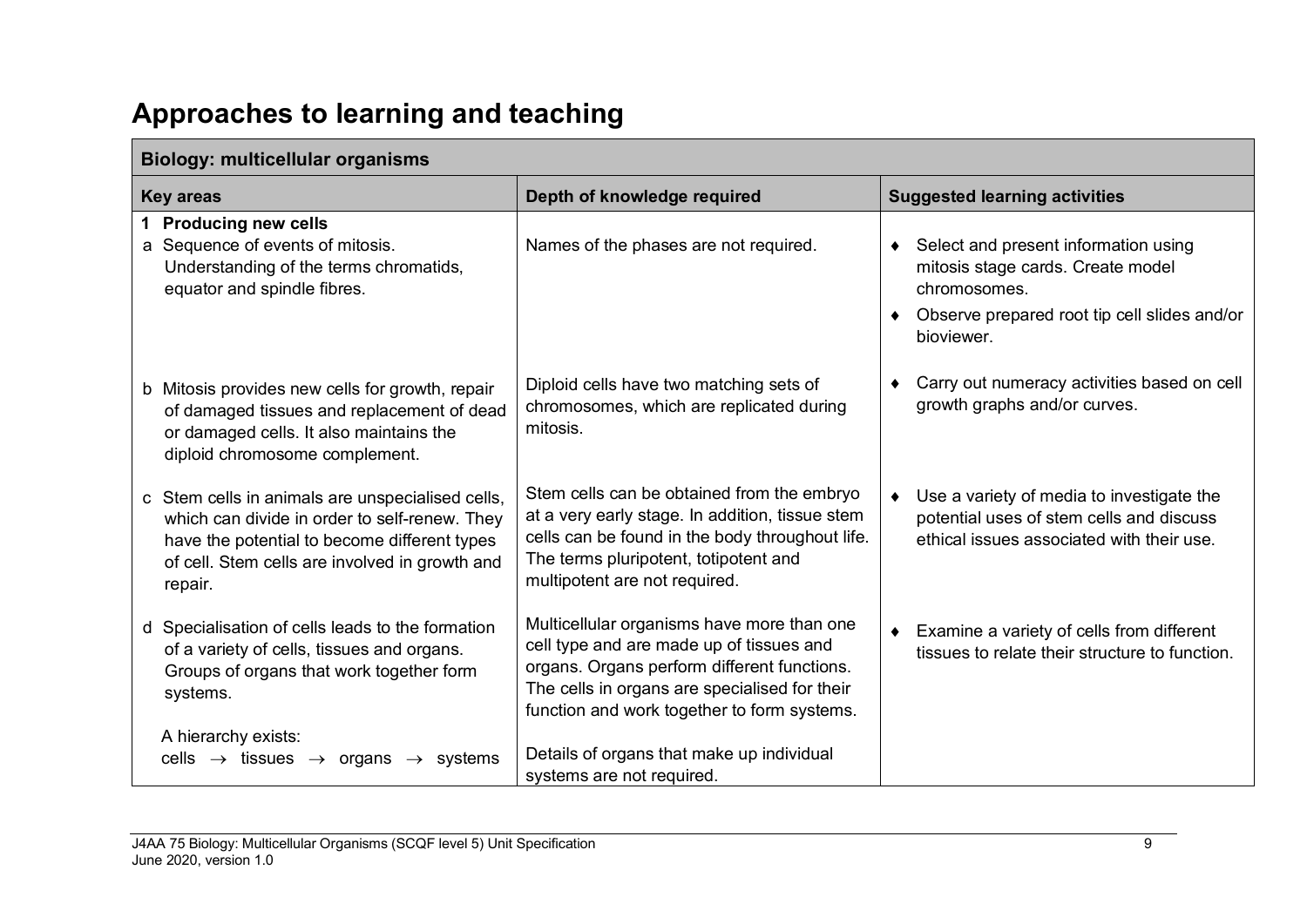| <b>Biology: multicellular organisms</b>                                                                                                                                                                                                                                                                                                                                                                                                                                                             |                                                                                                                                                                                                                                                                                                                                                                |                                                                                                                                   |  |
|-----------------------------------------------------------------------------------------------------------------------------------------------------------------------------------------------------------------------------------------------------------------------------------------------------------------------------------------------------------------------------------------------------------------------------------------------------------------------------------------------------|----------------------------------------------------------------------------------------------------------------------------------------------------------------------------------------------------------------------------------------------------------------------------------------------------------------------------------------------------------------|-----------------------------------------------------------------------------------------------------------------------------------|--|
| <b>Key areas</b>                                                                                                                                                                                                                                                                                                                                                                                                                                                                                    | Depth of knowledge required                                                                                                                                                                                                                                                                                                                                    | <b>Suggested learning activities</b>                                                                                              |  |
| 2 Control and communication<br>a Nervous control<br>Nervous system consists of central nervous<br>system (CNS) and other nerves. CNS<br>consists of brain and spinal cord. Structure<br>and function of parts of the brain -<br>cerebrum, cerebellum and medulla. Neurons<br>are of three types: sensory, inter and motor.<br>Receptors detect sensory input or stimuli.<br>Electrical impulses carry messages along<br>neurons. Chemicals transfer these messages<br>between neurons, at synapses. | A response to a stimulus can be a rapid<br>action from a muscle or a slower response<br>from a gland.<br>Sensory neurons pass the information to the<br>CNS. Inter neurons operate within the CNS,<br>which processes information from the senses<br>that require a response. Motor neurons<br>enable a response to occur at an effector<br>(muscle or gland). | Investigate reaction time in humans.                                                                                              |  |
| ii Structure and function of reflex arc.                                                                                                                                                                                                                                                                                                                                                                                                                                                            | Reflexes protect the body from harm.                                                                                                                                                                                                                                                                                                                           | Research and/or investigate examples of<br>human reflex activities, for example<br>blinking, iris reflex, response to pain.       |  |
| b Hormonal control<br>Endocrine glands release hormones into the<br>bloodstream. Hormones are chemical<br>messengers. A target tissue has cells with<br>complementary receptor proteins for specific<br>hormones, so only that tissue will be affected<br>by these hormones.                                                                                                                                                                                                                        | Names and locations of individual endocrine<br>glands, other than those mentioned in these<br>notes (pancreas, testes, ovaries), are not<br>required.                                                                                                                                                                                                          |                                                                                                                                   |  |
| ii Blood glucose regulation. The roles of insulin,<br>glucagon, glycogen, pancreas and liver.                                                                                                                                                                                                                                                                                                                                                                                                       | Detail of negative feedback is not required.                                                                                                                                                                                                                                                                                                                   | Investigate the causes and treatment of<br>type 1 and type 2 diabetes, with reference<br>to trends in Scottish health statistics. |  |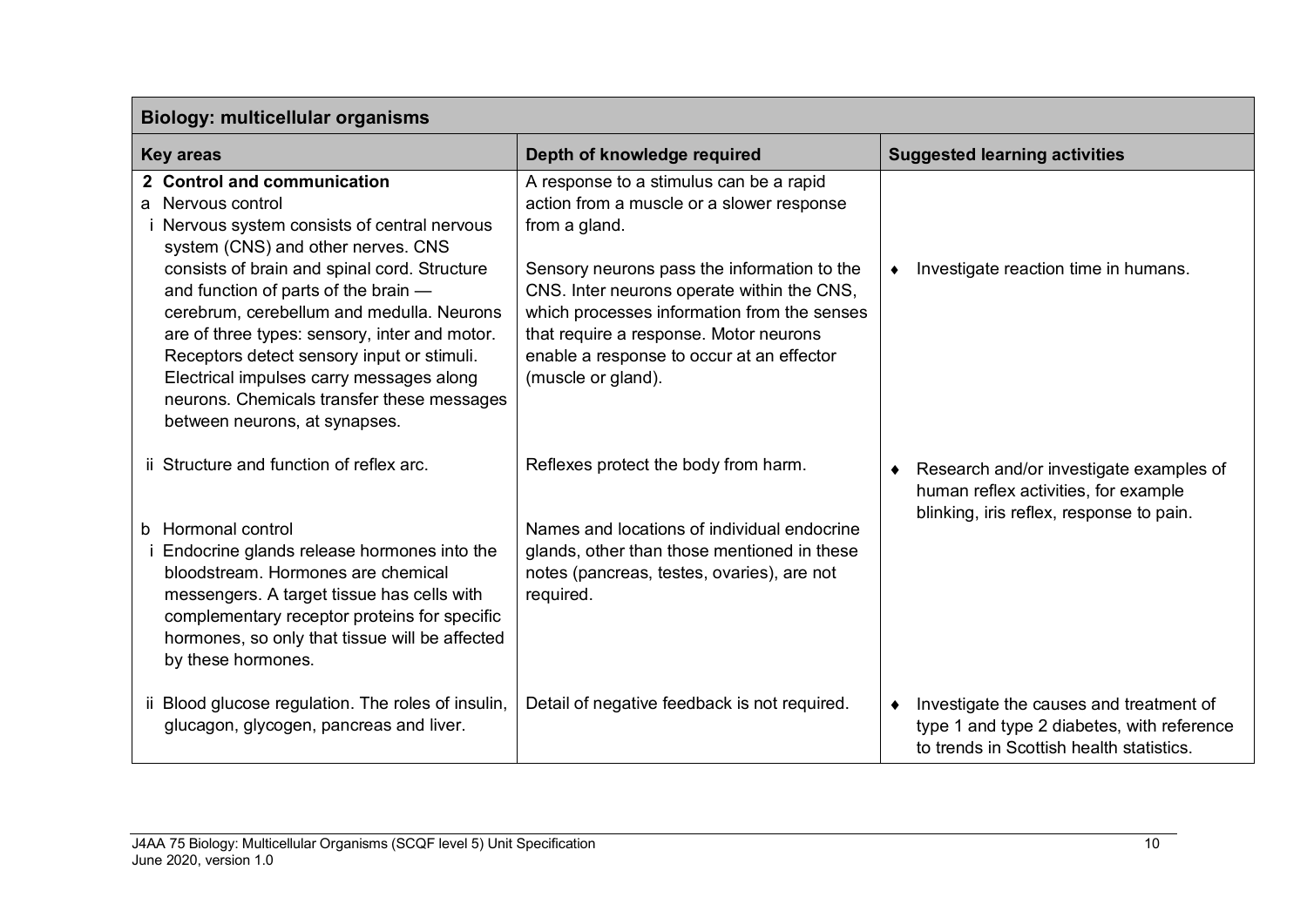| <b>Biology: multicellular organisms</b>                                                                                                                       |                                                                                                                                                                                                             |                                                                                                                                                                                                            |  |
|---------------------------------------------------------------------------------------------------------------------------------------------------------------|-------------------------------------------------------------------------------------------------------------------------------------------------------------------------------------------------------------|------------------------------------------------------------------------------------------------------------------------------------------------------------------------------------------------------------|--|
| <b>Key areas</b>                                                                                                                                              | Depth of knowledge required                                                                                                                                                                                 | <b>Suggested learning activities</b>                                                                                                                                                                       |  |
| 3 Reproduction<br>a Cells are diploid, except gametes, which are<br>haploid.                                                                                  | Knowledge of polyploidy is not required.                                                                                                                                                                    |                                                                                                                                                                                                            |  |
| b The types of gametes, the organs that<br>produce them, and where these are located<br>in plants and animals. The basic structure of<br>sperm and egg cells. | Recognition of cells and organs involved,<br>from diagrams.                                                                                                                                                 |                                                                                                                                                                                                            |  |
| c Fertilisation is the fusion of the nuclei of the<br>two haploid gametes to produce a diploid<br>zygote, which divides to form an embryo.                    |                                                                                                                                                                                                             |                                                                                                                                                                                                            |  |
| 4 Variation and inheritance                                                                                                                                   |                                                                                                                                                                                                             |                                                                                                                                                                                                            |  |
| a Comparison of discrete variation (single gene<br>inheritance) and continuous variation<br>(polygenic inheritance).                                          | Combining genes from two parents<br>contributes to variation within a species.<br>Single gene inheritance of characteristics<br>showing discrete variation where<br>measurements fall into distinct groups. | Investigate a variety of discrete and<br>continuous characteristics in organisms, for<br>example long and short hair in cats, dry<br>and wet earwax in humans, height in<br>humans, leaf length in plants. |  |
|                                                                                                                                                               | Polygenic inheritance of characteristics<br>showing continuous variation where there is a<br>range of values between a minimum and a<br>maximum.                                                            |                                                                                                                                                                                                            |  |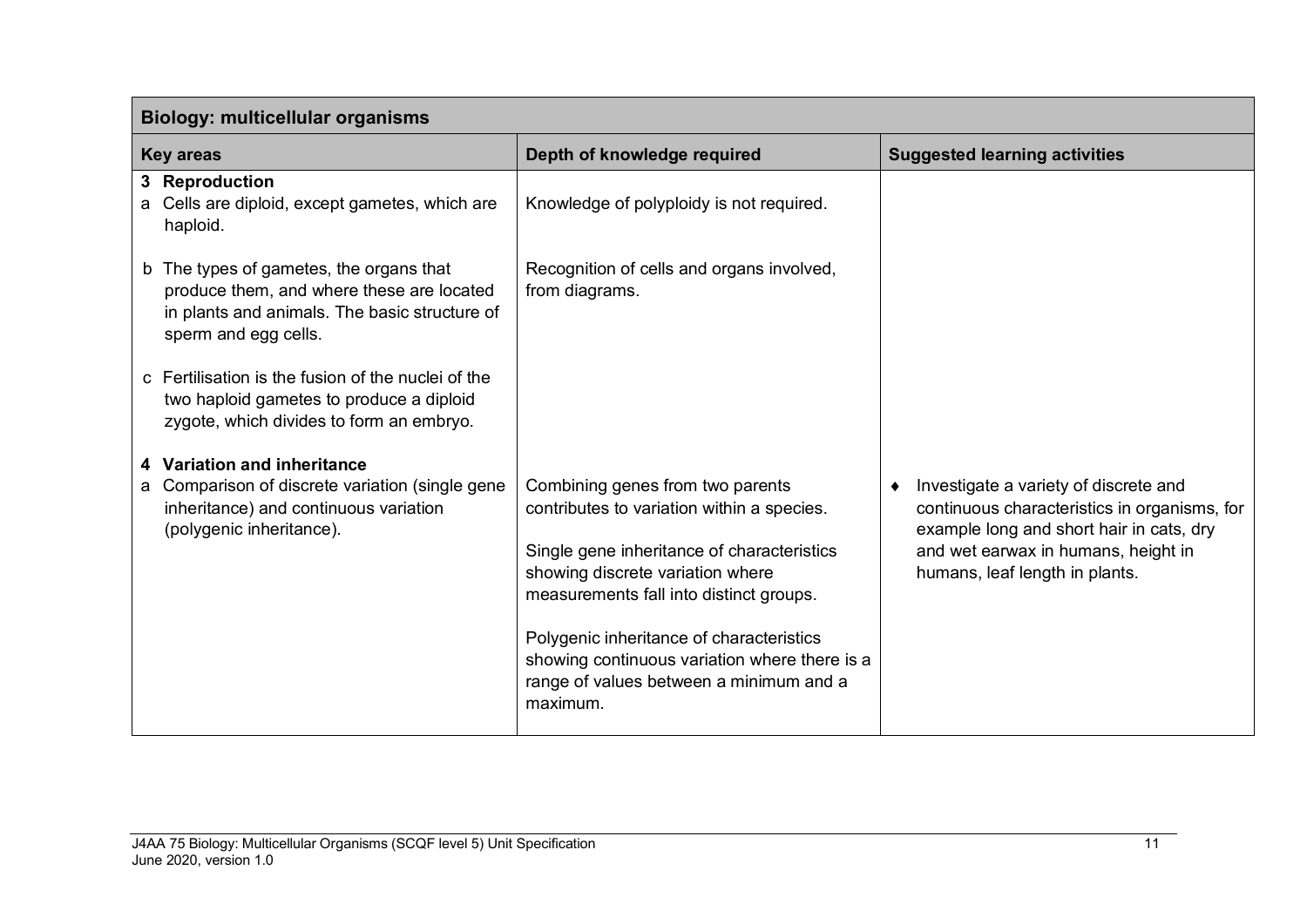| <b>Biology: multicellular organisms</b>                                                                                                                                                                                                                           |                                                                                                     |                                                                                                                                                                                                                                 |  |
|-------------------------------------------------------------------------------------------------------------------------------------------------------------------------------------------------------------------------------------------------------------------|-----------------------------------------------------------------------------------------------------|---------------------------------------------------------------------------------------------------------------------------------------------------------------------------------------------------------------------------------|--|
| <b>Key areas</b>                                                                                                                                                                                                                                                  | Depth of knowledge required                                                                         | <b>Suggested learning activities</b>                                                                                                                                                                                            |  |
| 4 Variation and inheritance (continued)<br>b Understanding of genetic terms: gene; allele;<br>phenotype; genotype; dominant; recessive;<br>homozygous; heterozygous and P, $F_1$ and $F_2$ .                                                                      | Family trees and the identification of<br>phenotypes and genotypes from them.                       |                                                                                                                                                                                                                                 |  |
| c Monohybrid crosses from parental generation<br>through to $F_2$ generation.<br>d Reasons why predicted phenotype ratios<br>among offspring are not always achieved.                                                                                             | Carry out monohybrid crosses.<br>Use Punnett squares to explain inheritance.                        |                                                                                                                                                                                                                                 |  |
| 5 Transport systems - plants<br>a Plant organs are roots, stems and leaves.<br>Leaf structure diagram showing upper<br>epidermis, palisade mesophyll, spongy<br>mesophyll, vein (consisting of xylem and<br>phloem), lower epidermis, guard cells and<br>stomata. |                                                                                                     | • Stomatal models and use of leaf peels and<br>microscopes to view stomata.<br>Investigate number or distribution of<br>stomata from different leaves and/or<br>species.<br>Microscope slides showing sections<br>through leaf. |  |
| b Parts of the plant involved in water transport.<br>Water and minerals enter the plant through<br>the root hairs and are transported in dead<br>xylem vessels.                                                                                                   |                                                                                                     | Germination of seeds to show root hairs.                                                                                                                                                                                        |  |
| Structure of xylem vessels.                                                                                                                                                                                                                                       | Xylem cells are lignified to withstand the<br>pressure changes as water moves through<br>the plant. | Stain xylem vessels in celery using food<br>colouring.<br>Examine slides showing xylem structure.                                                                                                                               |  |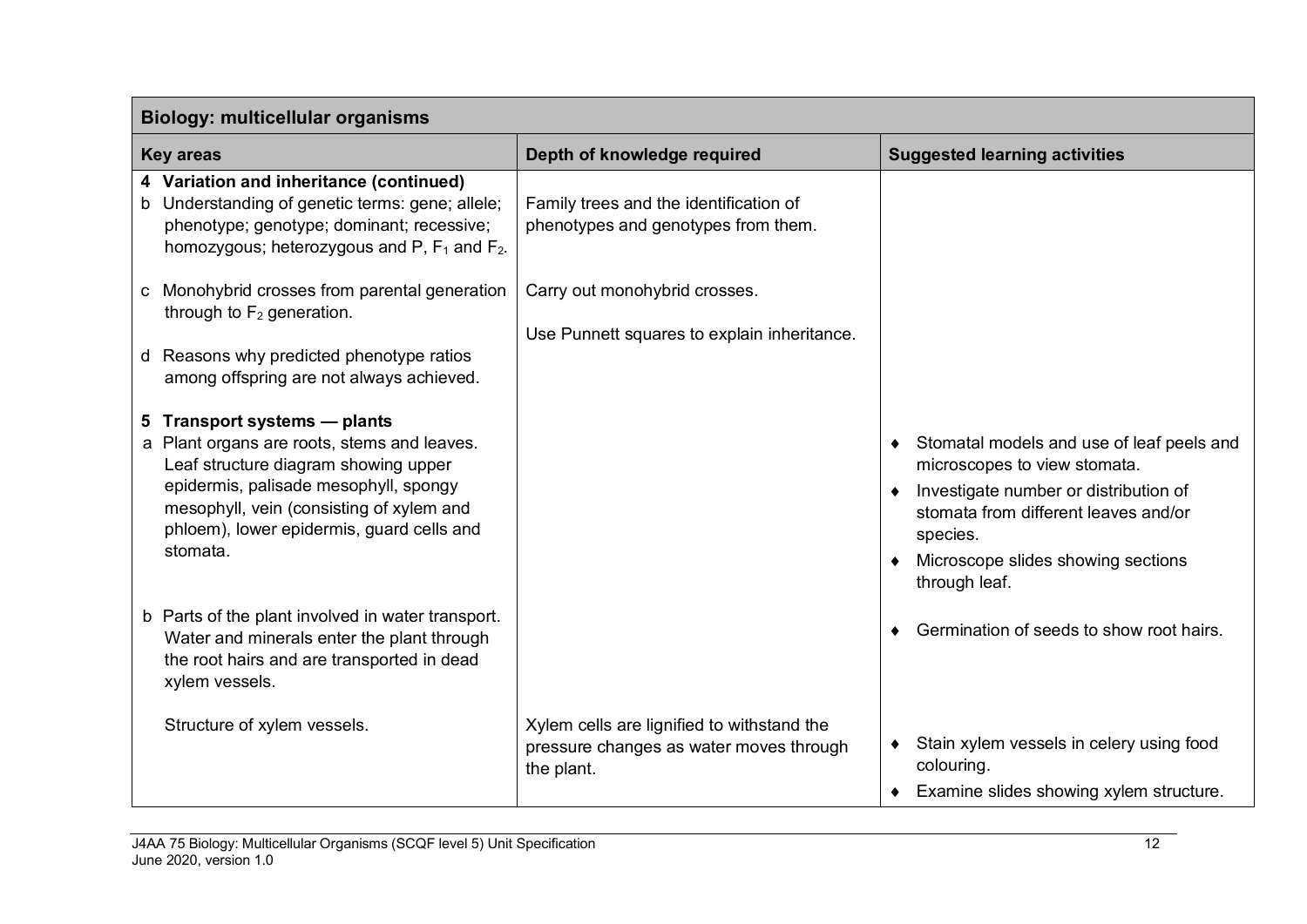| <b>Biology: multicellular organisms</b>                                                                                                                                               |                                                                                                                                                                                                                       |                                                                                                                                                                                                  |  |
|---------------------------------------------------------------------------------------------------------------------------------------------------------------------------------------|-----------------------------------------------------------------------------------------------------------------------------------------------------------------------------------------------------------------------|--------------------------------------------------------------------------------------------------------------------------------------------------------------------------------------------------|--|
| <b>Key areas</b>                                                                                                                                                                      | Depth of knowledge required                                                                                                                                                                                           | <b>Suggested learning activities</b>                                                                                                                                                             |  |
| 5 Transport systems - plants (continued)<br>c The process of transpiration and how the rate<br>of transpiration is affected by wind speed,<br>humidity, temperature and surface area. | Transpiration is the process of water moving<br>through a plant and its evaporation through<br>the stomata.<br>The structures and processes involved as<br>water moves through the plant from the soil<br>to the air. | Transpiration experiments to show water<br>loss using a weight or a bubble<br>photometer.<br>Investigate the effect of wind speed,<br>humidity, temperature or surface area on<br>transpiration. |  |
|                                                                                                                                                                                       | Details of mechanism for opening and closing<br>of stomata are not required.<br>Details of transpiration pull and the forces<br>involved are not required.<br>External factors can increase or decrease the           |                                                                                                                                                                                                  |  |
|                                                                                                                                                                                       | rate of transpiration. Details of how this takes<br>place are not required.                                                                                                                                           |                                                                                                                                                                                                  |  |
| Sugar is transported up and down the plant in<br>d<br>living phloem.                                                                                                                  |                                                                                                                                                                                                                       | Microscope slides showing phloem                                                                                                                                                                 |  |
| Structure of phloem tissue.                                                                                                                                                           | Phloem cells have sieve plates and<br>associated companion cells.                                                                                                                                                     | structure.                                                                                                                                                                                       |  |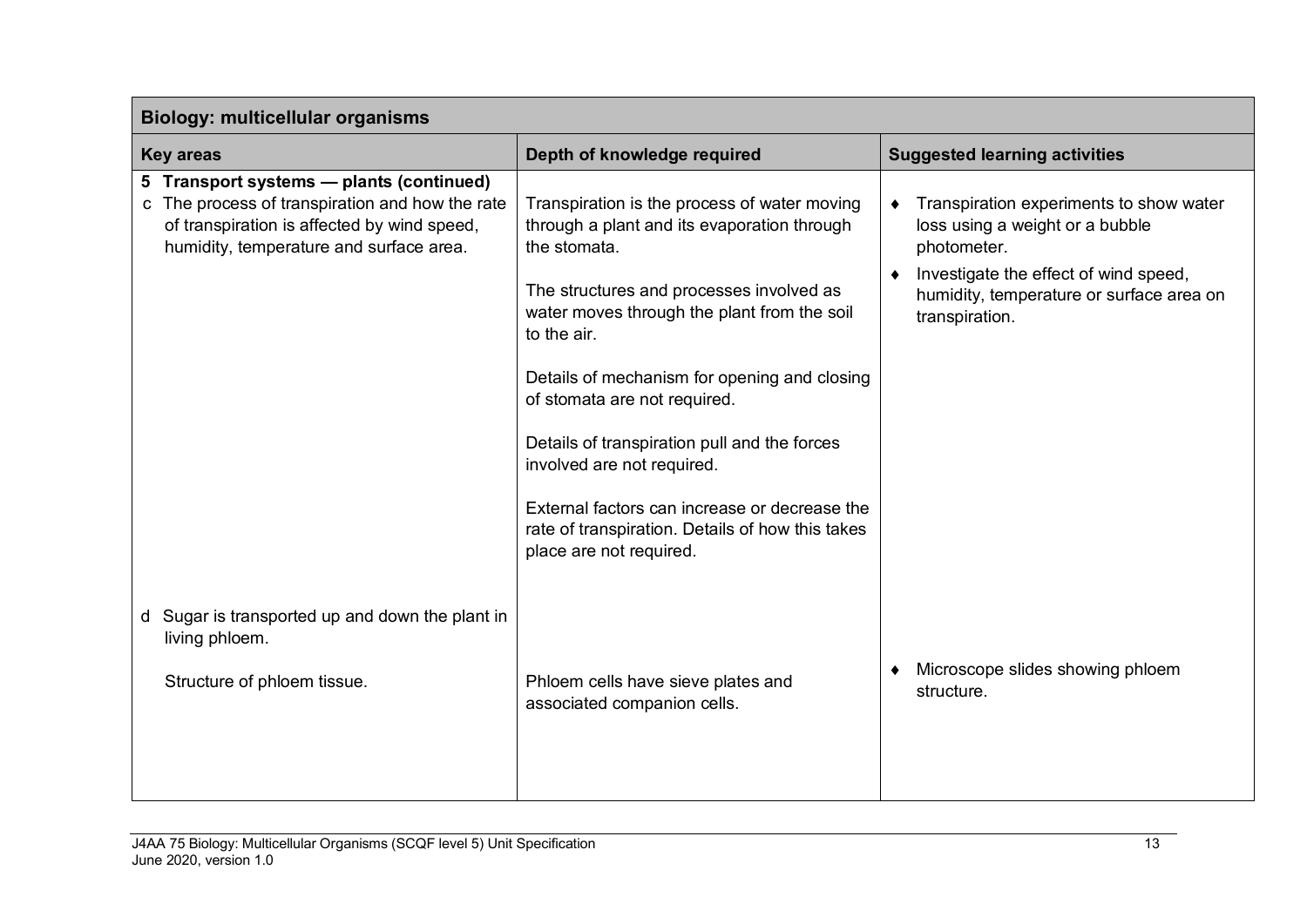| <b>Biology: multicellular organisms</b>                                                                                                                                                                                                                                                                                                      |                                                                                                                                                                                                                                    |                                                                                |
|----------------------------------------------------------------------------------------------------------------------------------------------------------------------------------------------------------------------------------------------------------------------------------------------------------------------------------------------|------------------------------------------------------------------------------------------------------------------------------------------------------------------------------------------------------------------------------------|--------------------------------------------------------------------------------|
| <b>Key areas</b>                                                                                                                                                                                                                                                                                                                             | Depth of knowledge required                                                                                                                                                                                                        | <b>Suggested learning activities</b>                                           |
| 6 Transport systems - animals<br>a In mammals the blood contains plasma, red<br>blood cells and white blood cells. It transports<br>nutrients, oxygen and carbon dioxide.                                                                                                                                                                    | Information about platelets is not required.                                                                                                                                                                                       | Use of diagrams and/or models to illustrate<br>the structure of blood cells.   |
| b Red blood cells are specialised by being<br>biconcave in shape, having no nucleus and<br>containing haemoglobin. This allows them to<br>transport oxygen efficiently in the form of<br>oxyhaemoglobin.                                                                                                                                     | oxygen + haemoglobin $\rightarrow$ oxyhaemoglobin                                                                                                                                                                                  |                                                                                |
| c White blood cells are part of the immune<br>system and are involved in destroying<br>pathogens. There are two main types of cells<br>involved. Phagocytes carry out phagocytosis<br>by engulfing pathogens. Some lymphocytes<br>produce antibodies that destroy pathogens.<br>Each antibody is specific to a particular<br>pathogen.       | Pathogens are disease-causing<br>micro-organisms (bacteria, viruses, fungi).<br>Process of phagocytosis - engulfing and<br>digestion. Detail of lysis and lysosomes not<br>required.<br>Detail of antibody structure not required. |                                                                                |
| d Pathway of oxygenated and deoxygenated<br>blood through heart, lungs and body.<br>Diagram of heart to show the right and left<br>atria, ventricles, location of four valves,<br>location of associated blood vessels (aorta,<br>vena cava, pulmonary artery, pulmonary vein<br>and coronary arteries). Function of each of<br>these parts. | Names of individual valves are not required.                                                                                                                                                                                       | Investigate heart structure through the use<br>of dissection, models or films. |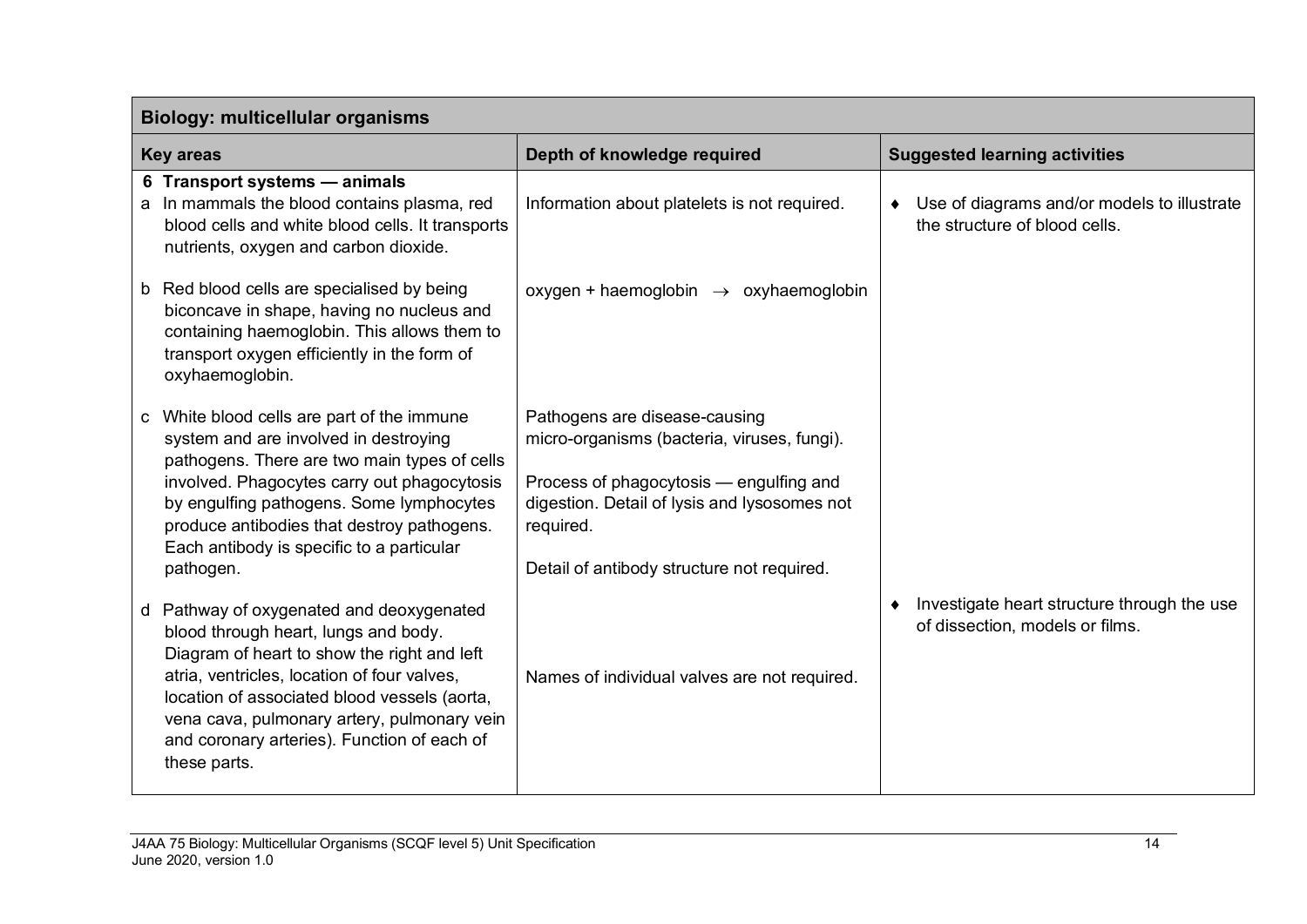| <b>Biology: multicellular organisms</b>                                                                                                                                                                                                                                                                                                                                                                                                                                                              |                             |                                                                                                     |
|------------------------------------------------------------------------------------------------------------------------------------------------------------------------------------------------------------------------------------------------------------------------------------------------------------------------------------------------------------------------------------------------------------------------------------------------------------------------------------------------------|-----------------------------|-----------------------------------------------------------------------------------------------------|
| <b>Key areas</b>                                                                                                                                                                                                                                                                                                                                                                                                                                                                                     | Depth of knowledge required | <b>Suggested learning activities</b>                                                                |
| 6 Transport systems - animals (continued)<br>e Arteries have thick, muscular walls, a narrow<br>central channel and carry blood under high<br>pressure away from the heart. Veins have<br>thinner walls, a wider channel and carry<br>blood under low pressure back towards the<br>heart. Veins contain valves to prevent<br>backflow of blood. Capillaries are thin-walled<br>and have a large surface area, forming<br>networks at tissues and organs to allow<br>efficient exchange of materials. |                             | Use of diagrams and/or models to illustrate<br>the structure of arteries, veins and<br>capillaries. |
| <b>Absorption of materials</b><br>a Oxygen and nutrients from food must be<br>absorbed into the bloodstream to be<br>delivered to cells for respiration. Waste<br>materials, such as carbon dioxide, must be<br>removed from cells into the bloodstream.                                                                                                                                                                                                                                             |                             |                                                                                                     |
| b Tissues contain capillary networks to allow<br>the exchange of materials at cellular level.                                                                                                                                                                                                                                                                                                                                                                                                        |                             |                                                                                                     |
| c Surfaces involved in the absorption of<br>materials have certain features in common:<br>large surface area, thin walls, extensive<br>blood supply. These increase the efficiency<br>of absorption.                                                                                                                                                                                                                                                                                                 |                             |                                                                                                     |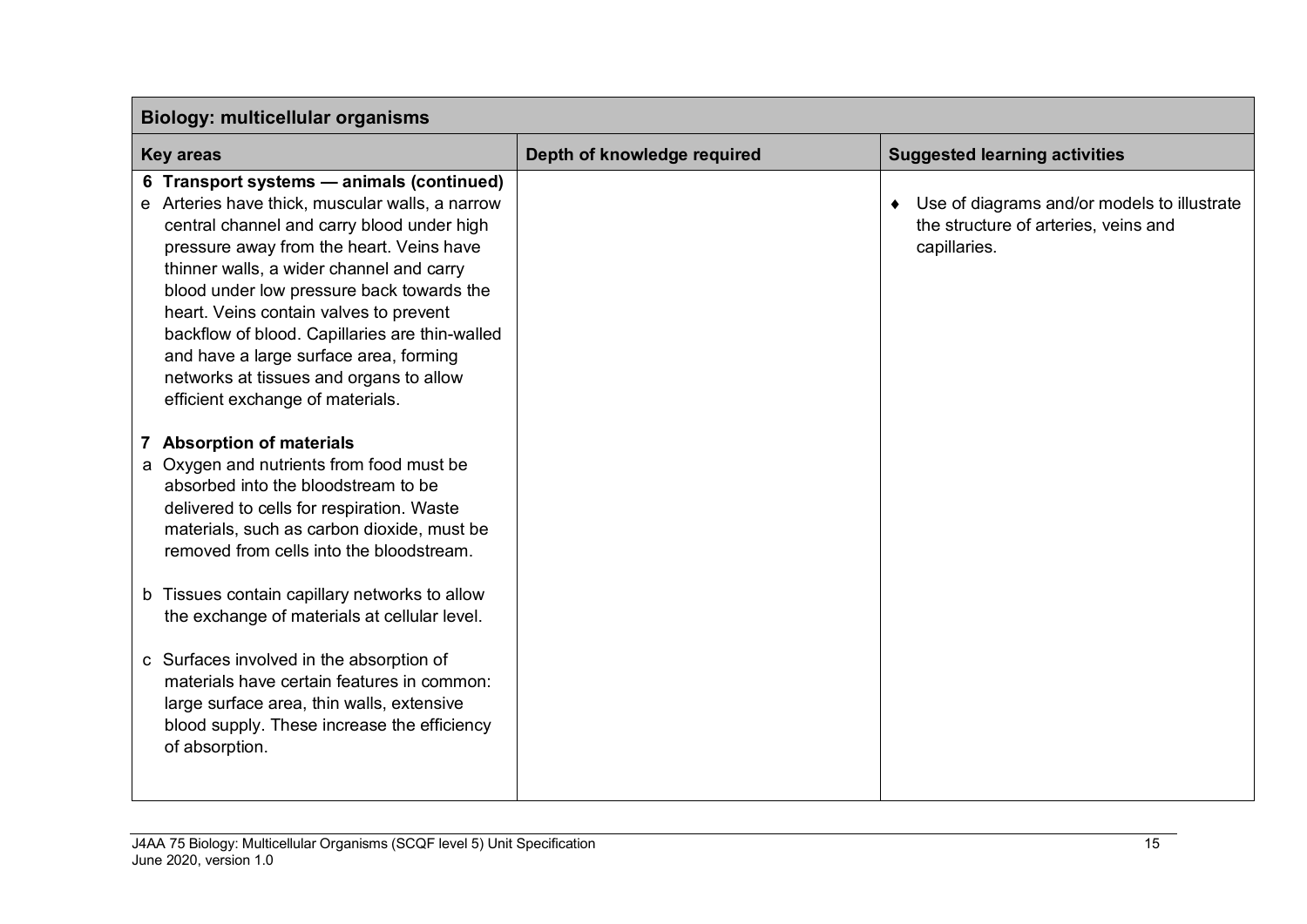| <b>Biology: multicellular organisms</b>                                                                                                                                                                                                                                                         |                             |                                                                               |
|-------------------------------------------------------------------------------------------------------------------------------------------------------------------------------------------------------------------------------------------------------------------------------------------------|-----------------------------|-------------------------------------------------------------------------------|
| <b>Key areas</b>                                                                                                                                                                                                                                                                                | Depth of knowledge required | <b>Suggested learning activities</b>                                          |
| 7 Absorption of materials (continued)<br>d Lungs are gas-exchange organs. They<br>consist of a large number of alveoli, providing<br>a large surface area. Oxygen and carbon<br>dioxide are absorbed through the thin<br>alveolar walls to or from the many blood<br>capillaries.               |                             | Investigate lung structure through the use<br>of dissection, models or films. |
| e Nutrients from food are absorbed into the villi<br>in the small intestine. The large number of<br>thin-walled villi provides a large surface area.<br>Each villus contains a network of capillaries<br>to absorb glucose and amino acids and a<br>lacteal to absorb fatty acids and glycerol. |                             | Investigate villus structure through the use<br>of models and films.          |